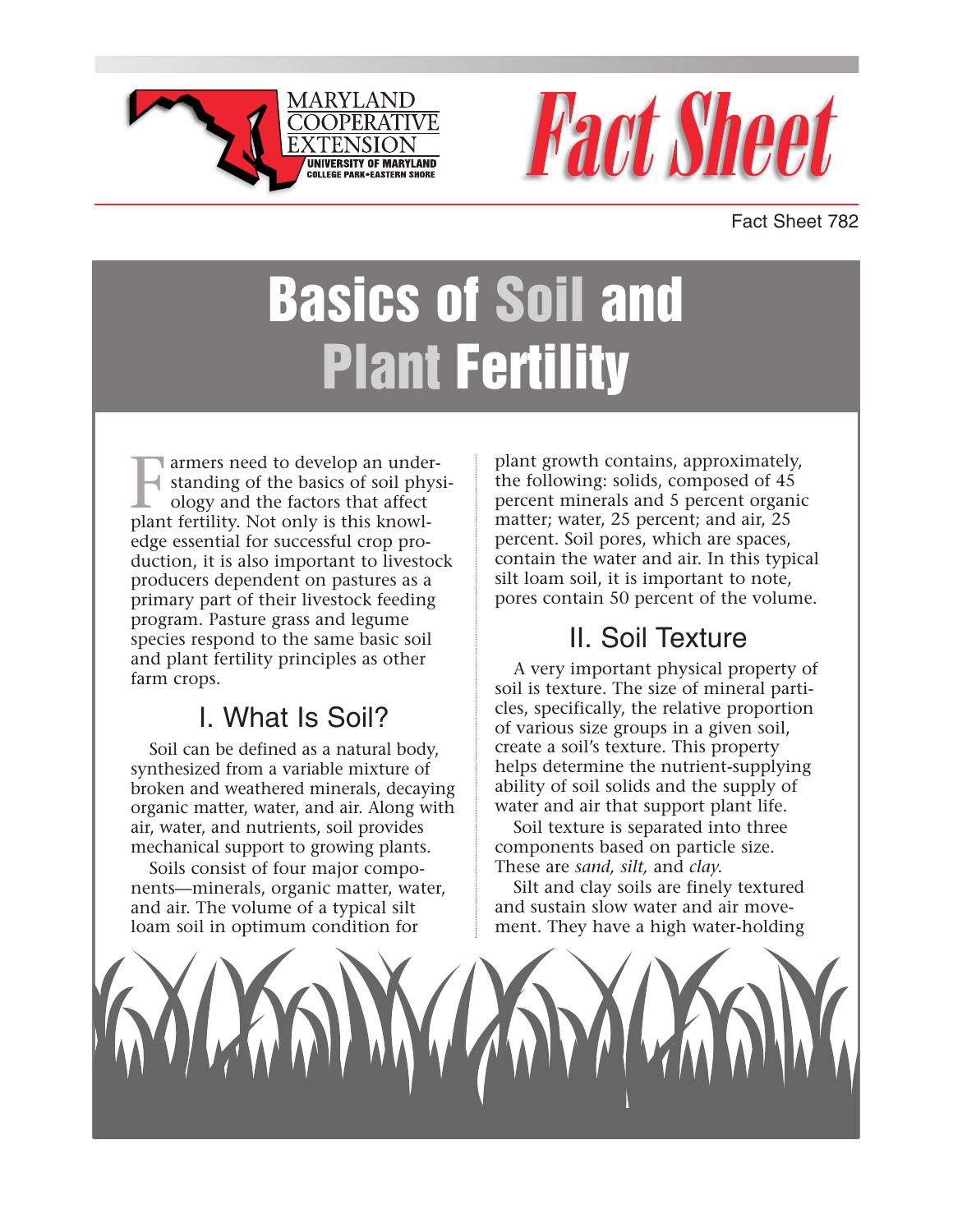capacity because they consist of a high percentage of pores. Silt and clay soils are referred to as heavy soils, with clay being the heavier of the two.

Clay separates are also the primary available plant nutrient-holding mechanisms in the soil. Shaped like plates, clay colloids or platelets act like micromagnets, capturing and holding plant nutrients. The nutrients remain in the clay until one of the following occurs: they are "kicked off" by an overload of another element, they are absorbed by a plant root, they are eaten by a soil macro- or microorganism, or they are adsorbed into the soil chemically.

Sandy to gravelly soils are referred to as lighter soils; water moves through them more rapidly and they have lower waterholding capacities than the heavier soils.

We use soil textural names to refer to and identify our soils. Sands are soils in which sand separates make up 70 percent or more of the soil by weight. Clay soils have at least 40 percent clay and may be referred to as sandy clay or silty clay.

Loamy soils possess the desirable qualities of sand and clay without exhibiting the undesirable characteristics of extreme looseness, low water-holding capacity, and slow water and air movement. Most agriculturally important soils are loams. Some loamy soils are simply called loams; however, in most cases, the quantity of sand, silt, or clay present modifies the name. Some examples are clay loam, sandy loam, silt loam, and silty clay loam.

## III. Soil Compaction

Fine-textured soils are more easily compacted than lighter soils, especially when wet. Compaction reduces the size of the



pores that hold air and water. Compacted soils cause significantly reduced plant growth. Operating equipment on wet soils causes soil compaction, which can create problems in a field for an entire season or longer.

## IV. Deep Versus Shallow Soils

The depth of that part of soil that supports plant growth is a significant factor to consider when evaluating a soil. Conditions that favor plant growth in this layer of soil,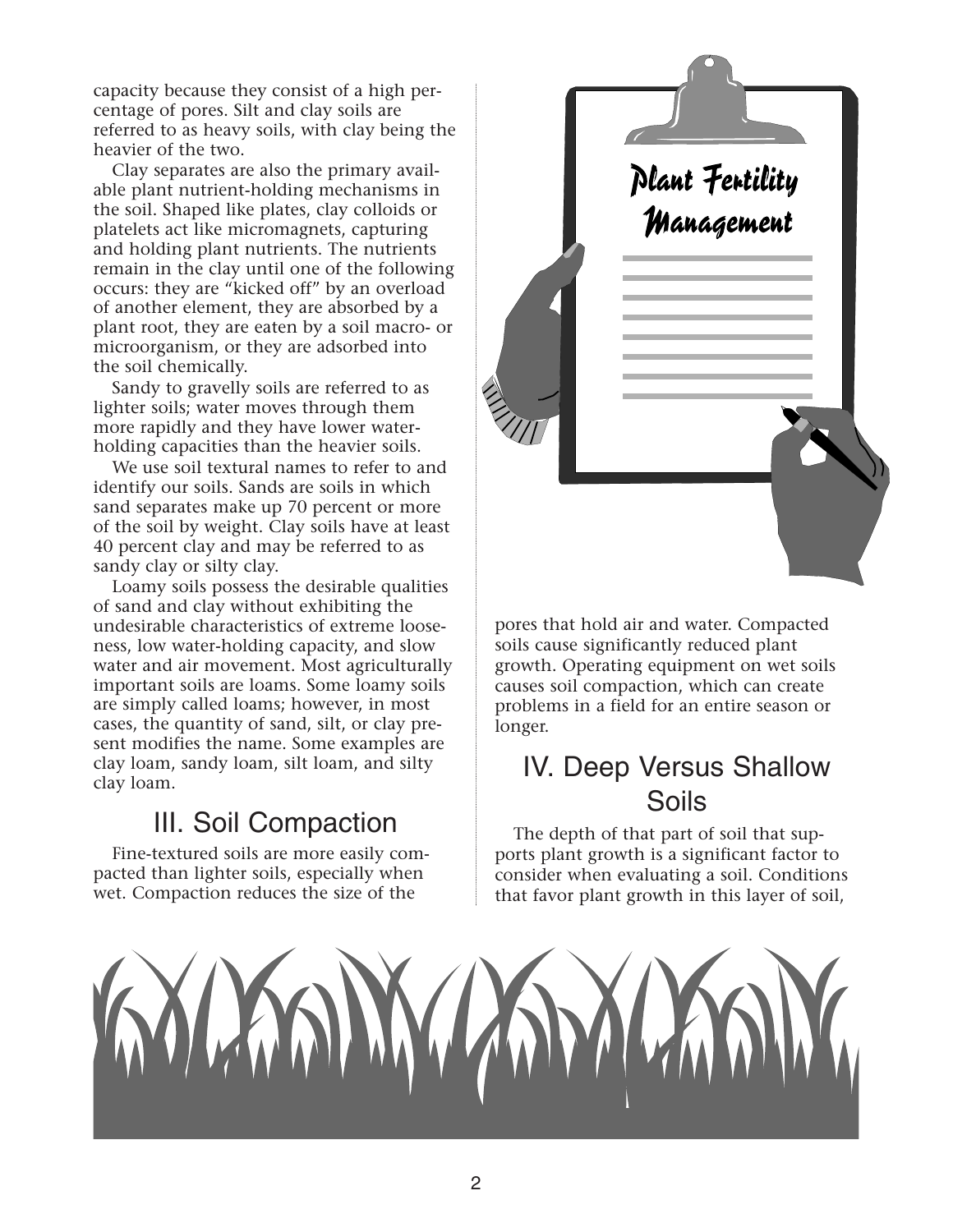which include good drainage, ample organic matter, and desirable soil texture, allow plant root development and penetration. *Shallow soils* have barriers to root penetration, such as compacted subsoil or rock or other material that restricts root development and limits plant growth. For example, hardwood trees planted in shallow soil will experience severely limited growth because of restricted root growth. *Deep soils* are not restrictive, allowing plants to extend their roots down into the soil to obtain nutrients and moisture in greater supply than shallow soils do. Deep root penetration also provides plants with a hedge against drought, as moisture is retained longer in deep soils and in soils with high levels of organic matter. The impact of soil depth on plants varies with plant species. Most shallow-rooted grasses and legumes are productive in shallow soils, while deep-rooted plants such as hardwood trees reach their full potential in deep, welldrained soils.

## V. Field Slope

Land topography largely determines the amount of drainage, runoff, and erosion that takes place in a field. The steeper the land, the more management the land will require. The ease with which surface soils erode, along with the percentage of slope, helps determine a soil's potential productivity. Most of the soils in the Northeast region of the country are highly erodible.

## VI. Soil Organic Fraction

A good, loamy soil is composed of about one-half pores (air and water) and one-half solid materials. Of this one-half of solid material, 90 percent is composed of minerals

(bits of rock). The remaining 10 percent is the organic fraction. The influence of this small part of the soil on the soil's ability to support plant growth is significant.

The soil's organic fraction is dynamic and always undergoing change. The organic fraction consists of living organisms, plant and animal residues, and plant roots. The total weight of living organisms in the top 6 inches of an acre of soil can range from 5,000 to 20,000 pounds.

Part of the soil organic fraction is soil organic matter, which consists of plant and animal residues in various stages of decay. Organic matter in adequate levels benefits soil in the following ways:

- 1. It improves physical condition
- 2. It increases water infiltration
- 3. It improves soil tilth
- 4. It decreases erosion losses
- 5. It supplies plant nutrients
- 6. It retains available plant nutrients

## VII. Essential Plant Nutrients

There are 16 identified elements that are essential to plant growth. Three of these elements are obtained mostly from air and water: they are carbon (C), hydrogen (H), and oxygen (O). The other 13 essential elements come from soil solids and are the elements we tend to focus on in plant fertility management.

The 13 essential plant nutrients are divided into three categories based on the amount of the element required for plant growth. The nutrients and their categories are:

- **1. Primary Nutrients**
	- a) Nitrogen (N) b) Phosphorus (P)
	- c) Potassium (K)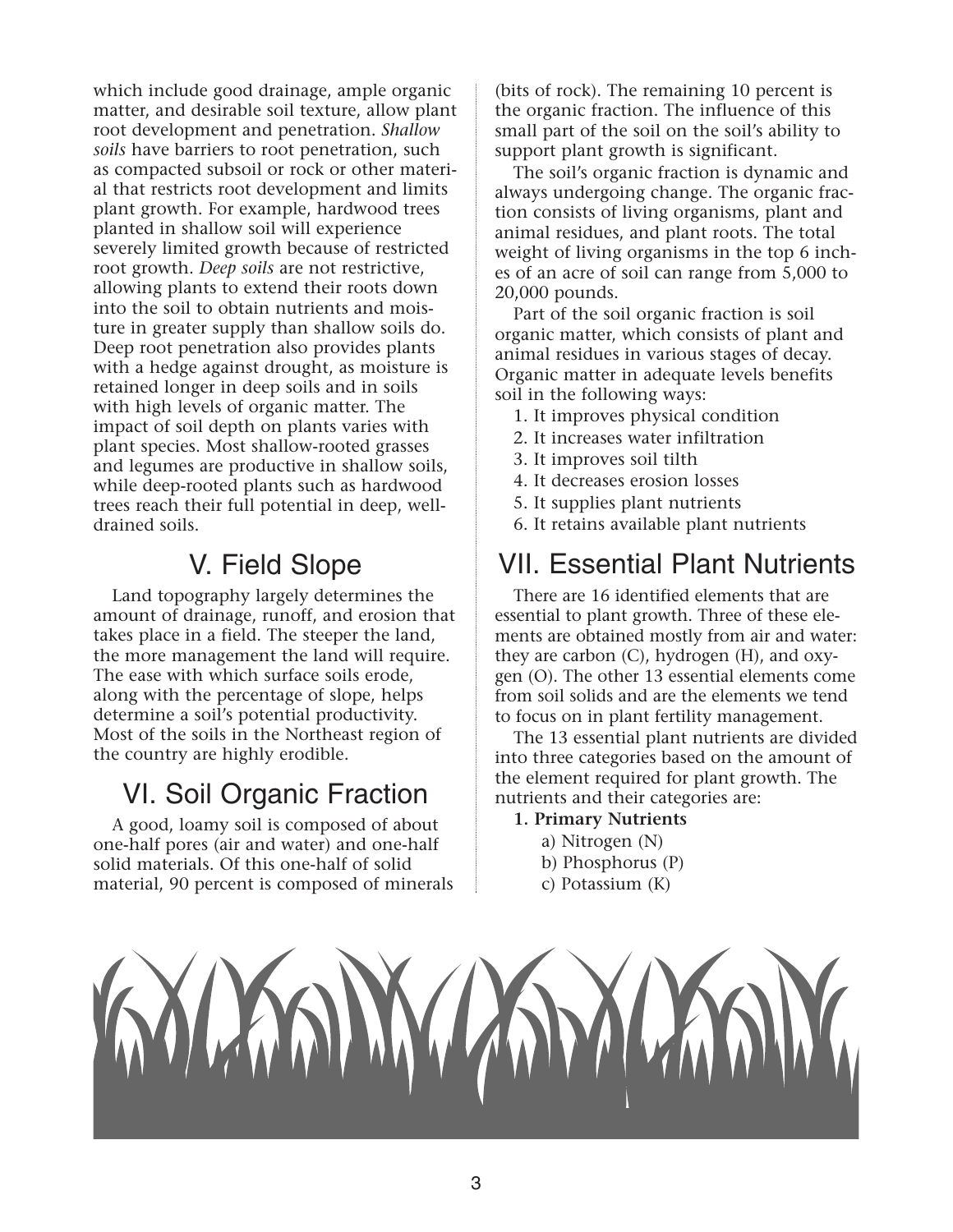#### **2. Secondary Nutrients**

- a) Calcium (Ca)
- b) Magnesium (Mg)
- c) Sulfur (S)

#### **3. Micronutrients**

- a) Iron (Fe) e) Copper (Cu)
	-
- b) Magnesium  $(Mg)$  f) Zinc  $(Zn)$
- c) Boron  $(B)$  g) Chlorine  $(Cl)$
- d) Molybdenum (Mo)

Plants require primary nutrients in high amounts, secondary nutrients in lesser amounts, and micronutrients in only small amounts. Whether a nutrient is primary, secondary, or a micronutrient, it is essential to plant growth. A deficiency in any one of the essential nutrients will restrict plant growth.

A typical expression of the primary nutrients appears on bags of commercial fertilizer. A fertilizer product has three numbers to identify the type, or percentage, of fertilizer contained in the bag. Some examples are 10- 6-4, 5-10-5, and 20-20-20. These numbers refer to the percentage of N, P, and K in the fertilizer.

Fertilizer numbers also reflect the ratio of these elements to each other. For example, 10-6-4 is a 2:1:1 ratio fertilizer, 5-10-5 is a 1:2:1 ratio fertilizer, and 20-20-20 is a 1:1:1 ratio fertilizer. The ratio of elemental nutrients in fertilizer is important for maintaining or correcting the balance of P and K in the soil. A fertilizer with a higher ratio of P or K can be applied to soil deficient in one of those elements without adding to an element that has no deficiency.

Fertilizers of comparable ratio can be substituted for one another if you compensate for the difference in material concentration during application. Differences in price or availability of a recommended fertilizer may require the use of an alternative. Using a substitute fertilizer with a comparable ratio will be consistent with the soil test recommendation.

**Example:** A soil test recommends applying 5-10-5 at a rate of 1,000 lbs per acre. However, 12-24-12 is available at a better price. What is the difference in the application rate using 12-24-12?

1,000 lbs x .05 = 50 lbs *(recommendation based on lbs per acre of nitrogen)*

50 lbs/.12 = 416.67 lbs per acre *(lbs of 12-24- 12 per acre that substitute for 5-10-5)*

416.67 x .24 = 100 lbs *(lbs of phosphorus per acre applied at this rate of 12-24-12)*

Most farm fertilizer dealers can custom mix the fertilizer ratio recommended by a soil test. However, several commonly available commercial fertilizers can be used individually or in combination to meet the soil test recommendation.

#### Common Fertilizers

- Urea 46-0-0
- Ammonium nitrate 34-0-0
- UAN (urea ammonium nitrate) 30-0-0
- Ammonium sulfate 21-0-0
- DAP (diammonium phosphate) 18-46-0
- MAP (monoammonium phosphate) 11-52-0
- Triple superphosphate 0-46-0
- Muriate of potash 0-0-60

One way of comparing commercial fertilizers is to calculate the quantity of actual nutrients each contains, using this formula: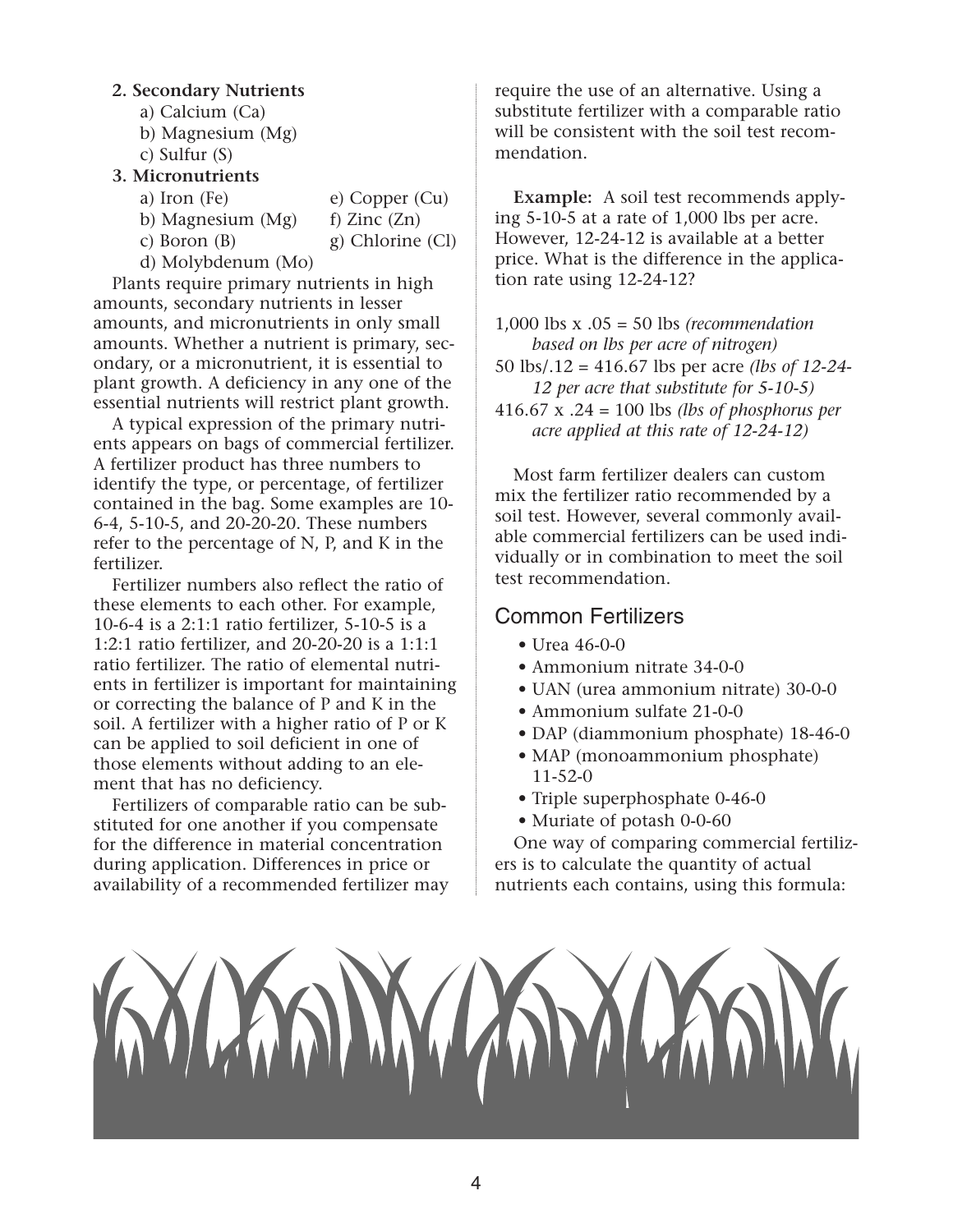percent nutrients  $x$  2,000 lbs = lbs actual nutrients per ton.

**Example:** Ammonium sulfate 21-0-0- 24(S) (Note: In addition to the nitrogen, phosphorus, and potassium in ammonium sulfate, there is 24% sulfur.)

.21 x 2,000 lbs = 420 lbs nitrogen/ton .24 x 2,000 lbs = 480 lbs sulfur/ton Total nutrients = 900 lbs/ton

Use the cost per pound of actual nutrients as a method of comparing the real cost of commercial fertilizers. Determine cost per pound of nutrients by, first, calculating the amount of actual nutrients per ton of fertilizer (using the formula above), then dividing



the fertilizer cost per ton by the pounds of actual nutrients.

Commercial fertilizers, animal manures, and composts are good sources of most of the essential nutrients; however, you may need to apply some of the micronutrients as a supplement. Obtain calcium and magnesium by applying a liming agent.

Avoid overapplying any plant nutrient. Excessive levels of any one of the essential nutrients can throw soil fertility out of balance and result in reduced plant growth. Excessive levels of some elements can even be toxic to plants, especially in the case of many of the micronutrients. Excessive levels of N and P in the soil are detrimental to water quality.

Base the application of fertilizer on the fertility needs of the crop and the results of a reliable soil test. Always calibrate fertilizer spreading equipment to insure accurate application. A nutrient management plan can be developed for each field on the farm. This plan will prescribe the exact amount of fertilizer needed to achieve crop yield goals and helps to prevent the application of excess nutrients, which can have a negative impact on water quality and the environment. The plan is based on soil test results, field history, and the addition of any organic materials such as manure. Most farmers in Maryland are required to have nutrient management plans for their farmland. Cooperative Extension can assist you in learning more about developing a nutrient management plan.

## VIII. Soil pH

Soil pH is a measure of the relative alkalinity or acidity of soil. Soil pH test results are based on a pH scale in which 7.0 is neutral,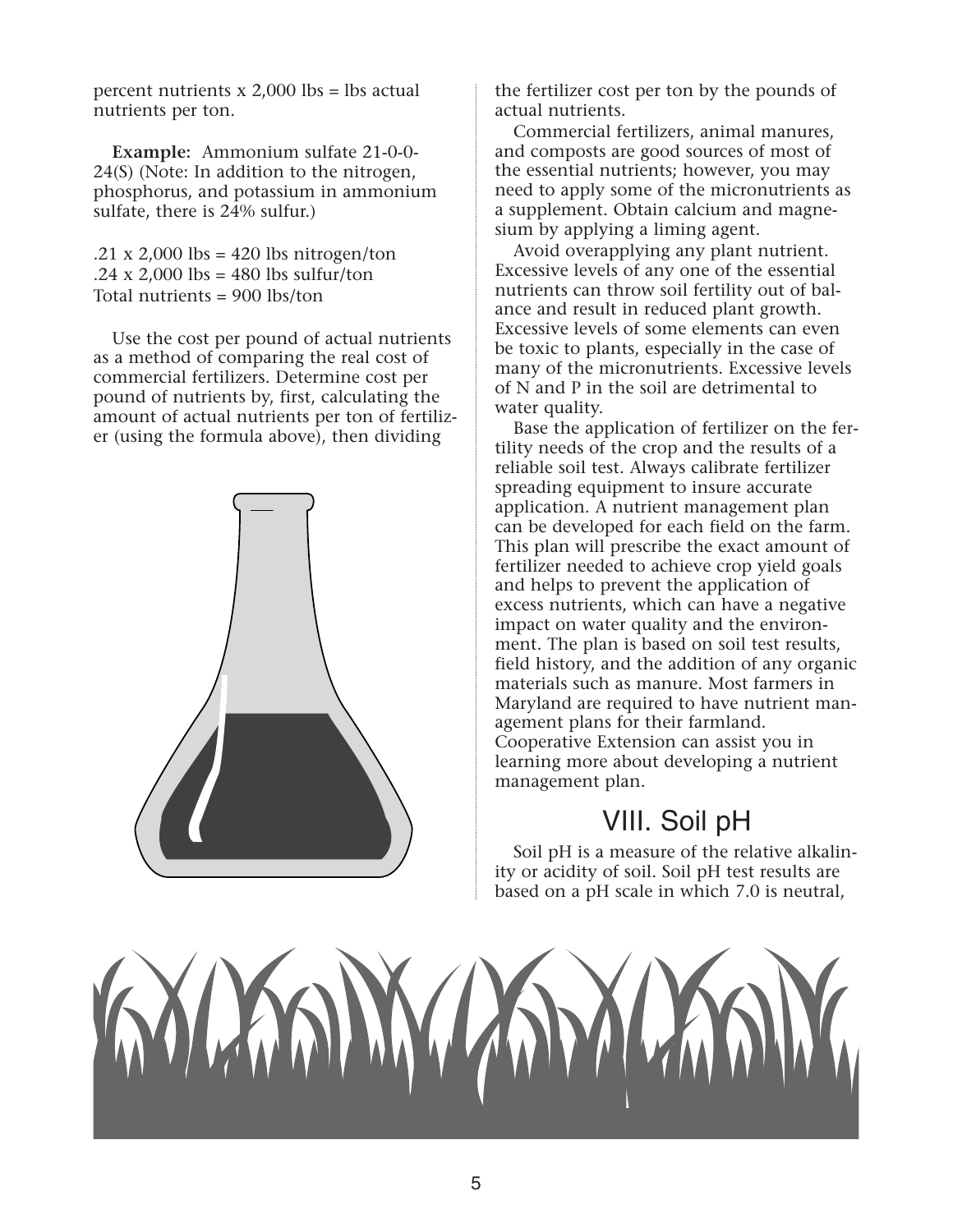above 7.0 is alkaline, and below 7.0 is acidic. Soil tests that measure pH are commercially available.

Soil pH directly affects how available essential nutrients are to plants. It is important to know the optimum pH for the plants you grow. Soil pH also affects the adaptability of plants to a given soil. For example, azaleas and blueberries prefer an acidic soil and suffer when the pH nears neutral. Most agricultural plants prefer a slightly acidic pH of 6.4. However, there are exceptions; be familiar with the pH and nutritional needs of all the crops you grow.

Liming materials to raise soil pH are commercially available; these include limestone and industrial by-products. Either of these materials will effectively do the job. Be sure to note the percentage of oxides in these materials; it will vary between 40 and 50 percent. Soil test recommendations for raising soil pH are based on pounds of oxides per acre. Oxides are that part of the liming material that affects soil pH. You can find percentage of oxides on the product label.

Some soil test recommendations will directly prescribe the required pounds of oxides per acre, while others will prescribe tons of limestone per acre. If the recommendation is expressed in tons of limestone, the assumption is that the liming material is 50 percent oxides. The amount of material applied per acre will have to be adjusted if it is not 50 percent oxides.

For example, a soil test indicates a soil pH of 6.2 and recommends an application of 1,500 pounds of oxides. After shopping around, you determine that the two best choices are aglime (50 percent oxides) and industrial stackdust (41 percent oxides). Two questions arise: (1) What are the application

rates for each material, and (2) what is the cost per acre for each material?

**Example:** Soil test indicates a pH of 6.2 Recommendation: 1,500 lbs/acre of oxides Choices: aglime, 50% oxides, and stackdust, 41% oxides

#### Aglime

- 1 lb/.50 = 2 lbs *(material needed for 1 lb oxides)*
- 2 x 1,500 = 3,000 lbs *(material needed for recommendation per acre)*
- $3,000 \times (cost/lb) = cost/acre$  of aglime

#### Stackdust

- 1 lb/.41 = 2.44 lbs *(material needed for 1 lb oxides)*
- 2.44 x 1,500 = 3,660 lbs *(material needed for recommendation per acre)*
- $3,660$  x (cost/lb) = cost/acre of stackdust

Industrial by-product liming materials are typically found in the oxide form as calcium oxide (CaO). This type of product, which is very soluble, is immediately available to raise the pH of the soil. Commercial aglime products are typically calcium carbonate (CaCO3), which will vary in mesh size (fineness). The mesh size of the product affects how rapidly the product raises soil pH. A typical aglime will be 80 percent material at 90–100 mesh and 20 percent at 20 mesh. Aglime material at 90-100 mesh is soluble and will raise soil pH as rapidly as CaO. Aglime material at 20 mesh can take 6 months or longer to become soluble enough to affect soil pH; this slowrelease of oxides can help maintain soil pH.

When you apply liming materials, it is important to remember that recommenda-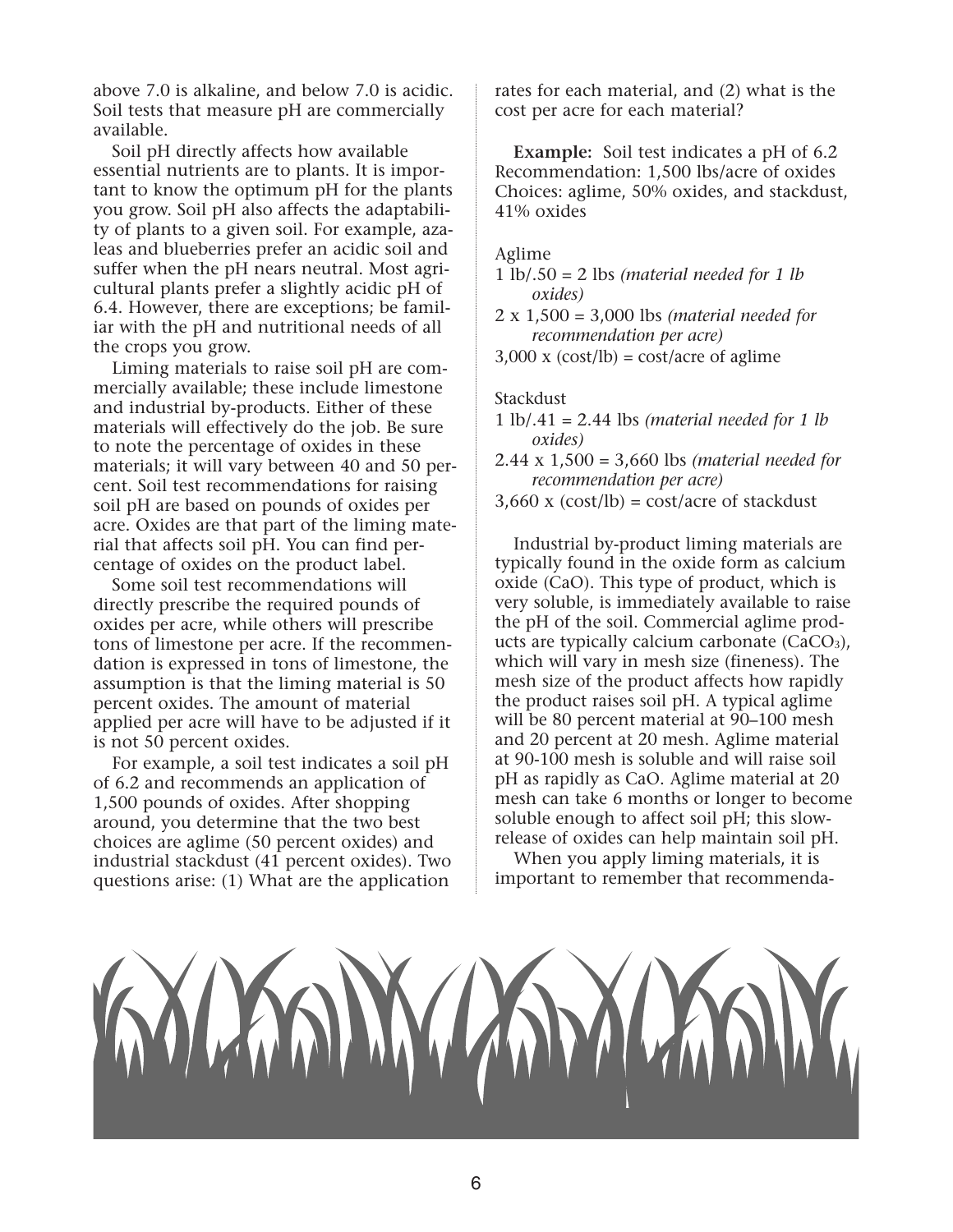tions are based on applying enough oxides to raise the plow layer (the top 9 inches of soil) to the desired pH level. Liming applications that are surface applied on a pasture, for example, are limited to 1,500 pounds per acre of oxides per year. Applications above this can lead to crop injury.

Soils with a pH above 7.0 can restrict plant growth. There are some commercially available sulfur-based materials that will effectively lower the soil pH; however, most soils in the Northeast region of the country are naturally below pH 7.0. Ammonium sulfate is a commercial fertilizer that contains 25 percent sulfur. This product is commonly used as a soil sulfur source that will slightly lower soil pH; severe pH reductions, however, will require another choice. Check with your county office of Maryland Cooperative Extension if you have questions about your soil pH.

## Conclusion

Always base the addition of any liming or acidifying materials on the results of a reliable soil test. Overapplication of either material can lead to crop injury. Soil tests are available through an Extension office and most farm fertilizer dealers.

### References

- Bandel, V.A. 1971. "A Guide for Buying Lime and Fertilizer." Fact Sheet 118. College Park: University of Maryland Cooperative Extension.
- Miller, J.R. 1971. "Fundamental Facts About Soils, Lime, and Fertilizer." Fact Sheet 186. College Park: University of Maryland Cooperative Extension.